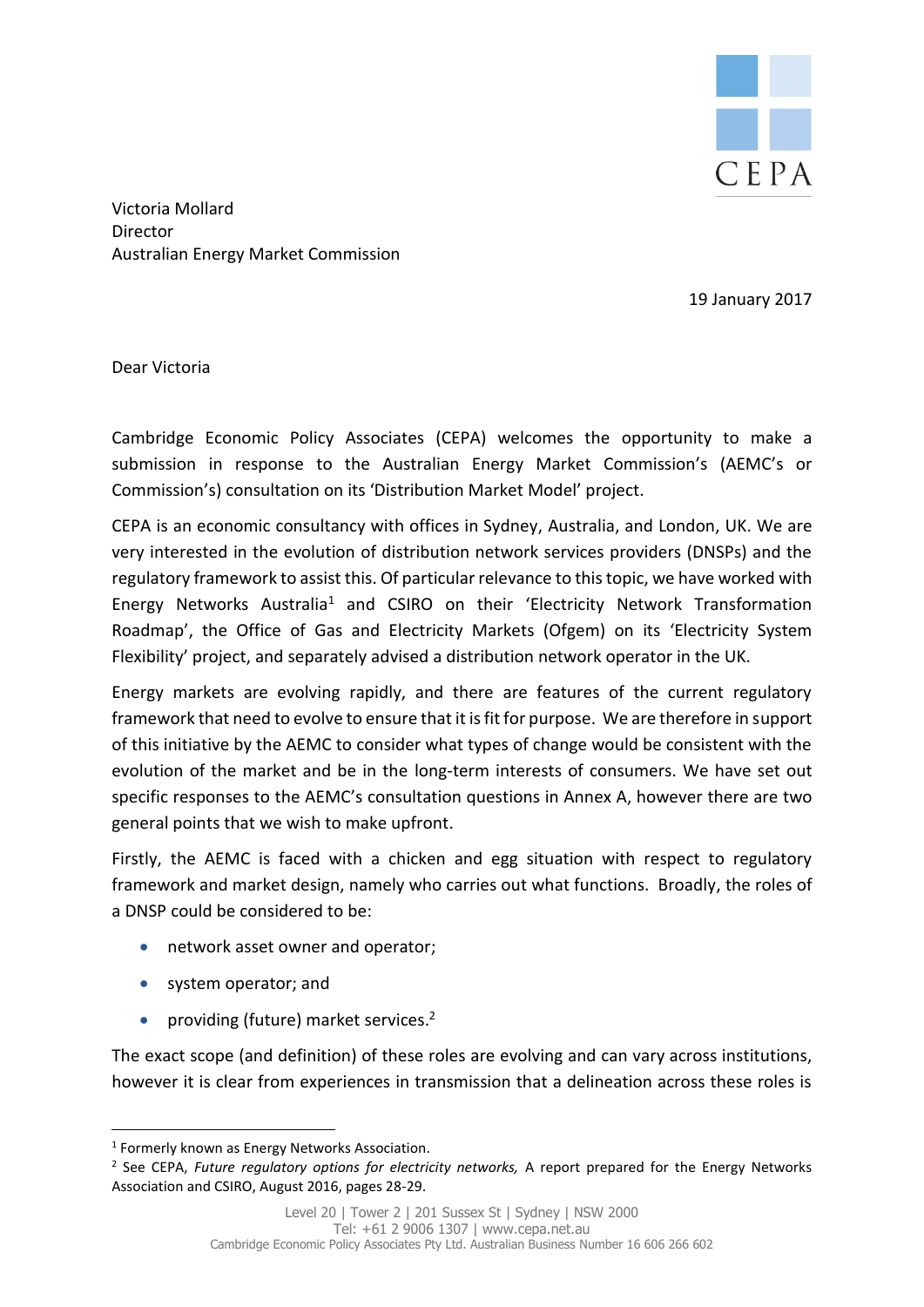achievable. In future, a DNSP could carry out some or all of these roles, and the regulatory framework will determine which. This will in turn directly impact the market design and other characteristics of the regulatory framework.

As the AEMC says "distribution network businesses [may need] to move from being asset owners and operators to being providers of market platforms … or for other parties to take on this role." <sup>3</sup> The key, as the AEMC allude to on page 16, is for a DNSP and/ or a system operator to be able to send signals in to a market to procure network related services to achieve long-term benefits for consumers. The costs and benefits of the range of options for organising the market for these services need to be assessed. We believe it would assist stakeholders if the AEMC were to provide a clearer definition of what its 'market design framework' covers, a delineation, and definition, of the roles a DNSP could have in the future, and the roles of other organisations in this area.

Secondly, the framing of the consultation paper and the AEMC's specific definitions for distributed energy resources (DER) and distributed generation (DG) indicate that its market design is focused on solving short-term balancing issues. We consider that a new market design could also facilitate better integration of DER for medium- and long-term solutions. In addition, in our view, the focus could be widened beyond the AEMC's definitions of DER and DG to allow for other services to be considered in the market design, such as demand response or non-smart DER and DG. The increased use of demand response, which does not fit the AEMC's current definitions, can result from better availability of data via new information technology systems.

We would be delighted to discuss these issues with the AEMC.

Yours sincerely,

1

Nintey-Black

Jonathan Mirrlees-Black Joel Cook Director **Principal** 

<sup>3</sup> AEMC, *Distribution Market Model – Approach paper,* December 2016, page i.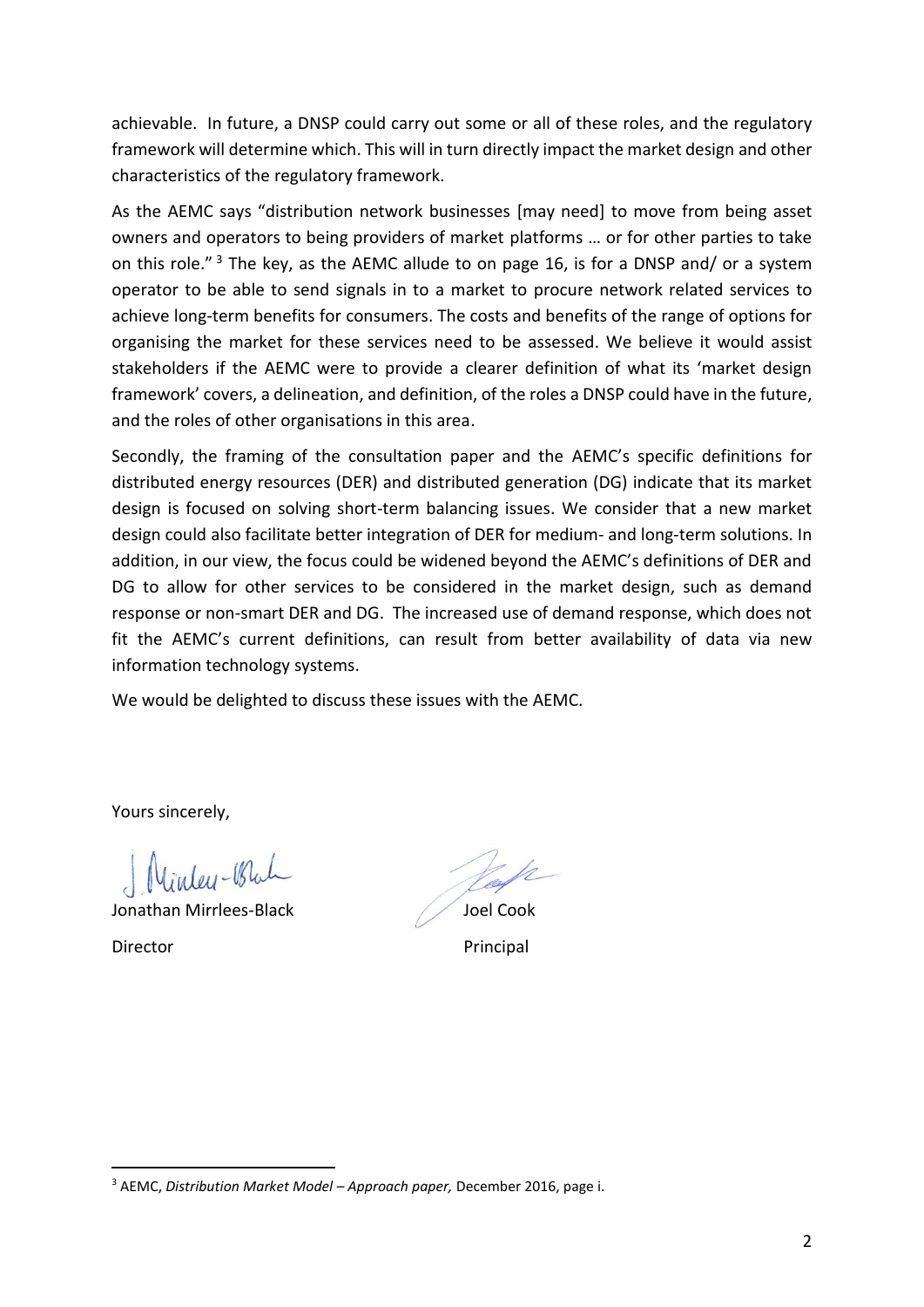# **ANNEX A RESPONSES TO SPECIFIC QUESTIONS**

#### **Question 1**

# *Do stakeholders agree with these definitions, or have any views on the project scope as a result of these definitions?*

As we have noted above, it appears to us that the AEMC's chosen definitions narrow the scope of the project before due consideration is given to all the changes influencing the evolution of DNSPs. The AEMC's consultation paper's definitions for DER and DG focus on a short-term system operator balancing role rather than using market price signals via a platform for medium to longer term planning purposes. We note that DER in any form, smart or otherwise, requires DNSPs to take a more active role in their networks. While actively controlled DER or DG is a necessary condition for a market of services at the distribution level to be formed, the proportion of DER and DG that is smart does not necessarily affect the need for DNSPs to evolve.

Also, the AEMC says that "with the right incentives from market mechanisms, it will become worthwhile to make passive energy equipment 'smart'" we note that this will depend on consumer responses to the cost (including retrofitting existing equipment with smart functionality) and benefits of doing so. Some 'non-smart' DER may not need to achieve the AEMC's definition of 'smart' to fulfil a role in future distribution market model.

In addition, we are of the view that the AEMC's use of the term 'automatically' may lead to specific connotations for the energy equipment and services that are in scope. Specifically, in suggests that the equipment will respond without intervention. We suggest that the AEMC could use 'actively' instead of 'automatically' to refer to DER that are included in the project's scope. In our view, this better aligns with consumers choosing how they, and their energy equipment, respond to signals (price or otherwise).

As a minor modification, we also suggest that smart DER and DG could be referred as 'SDER' and 'SDG' (or similar), to avoid confusion with the more common usage of the terms DER and DG, which refer to any energy resources and generation connected to a distribution network.

### **Question 2**

*Do stakeholders support this project scope? Is there anything that has not been flagged for consideration that should be? Is there anything that should be excluded from the project scope?*

We support the project scope. We agree with the AEMC that the interaction between any market that might be formed at the distribution level and existing or new markets at the transmission level is a critical part of the review.

As noted in the AEMC's final report on the integration of energy storage, DER may be able to generate multiple value streams from different markets (for example, storage may be able to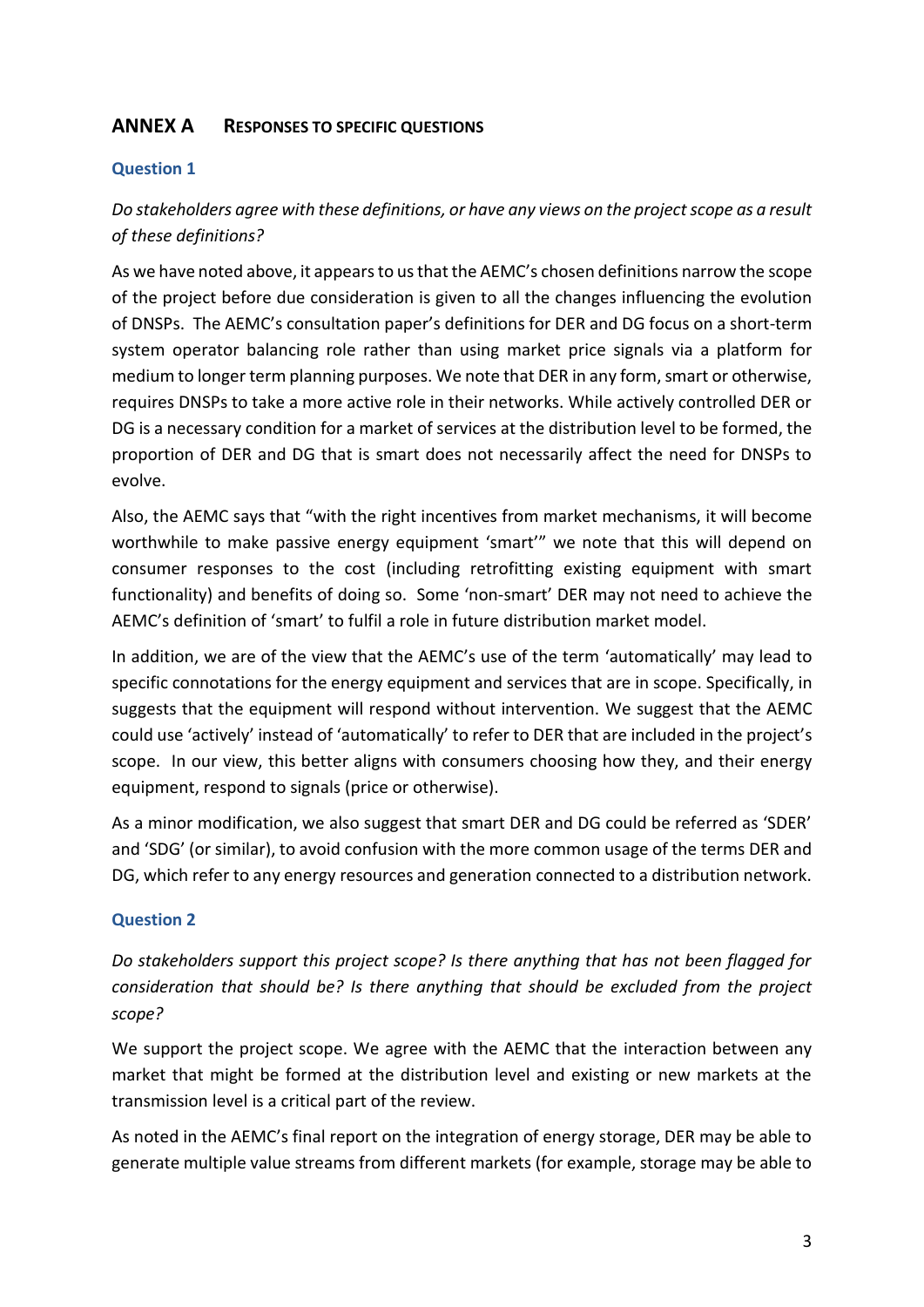offer network support services, dispatch energy into the wholesale market, and/ or be used to optimise consumer load against time-of-use tariffs).<sup>4</sup> Therefore, DER may receive price signals from competing uses, which would need to be considered in the distribution market design.

## **Question 3**

# *Are there any other elements of a DNSP's role or current responsibilities that should be considered?*

The collection and sharing of data will be a key aspect of any market framework design, and thus should be considered as part of the project scope. For instance, if a central control institution were put in place it would need data from the DNSPs to be able to carry out its role effectively.

### **Question 4**

*Are there any aspects of the regulatory framework that are not set out in sections 2.3 and 2.4 but which should be considered through this project?*

As noted in our broad response above, we consider that demand side response and the role of aggregators should also be included in the regulatory and market framework aspects that are considered. The data provision requirements placed on different operators should also be in scope.

## **Question 5**

*Should the coordination of distribution systems with distributed energy resources be centralised under the direct control of one body? Or should it be devolved and performed in a tiered manner?*

This is a complex question and a full options analysis is required to be able to decide on what arrangements would be most appropriate. In particular, the decision is dependent on whether the system operator would be separate from the network asset owner and/ or the market operator. In addition, it may also be the case that different aggregation options might be applicable across the NEM e.g., a central system operator might an effective solution for NSW, but independent system operators might be more appropriate for Queensland.

The questions that would need to be considered include:

- Should the role of system operator be separate from the network asset owner?
- Should the role of market operator be separate?

<sup>1</sup> <sup>4</sup> AEMC, *Integration of Energy Storage*, December 2015, page iii.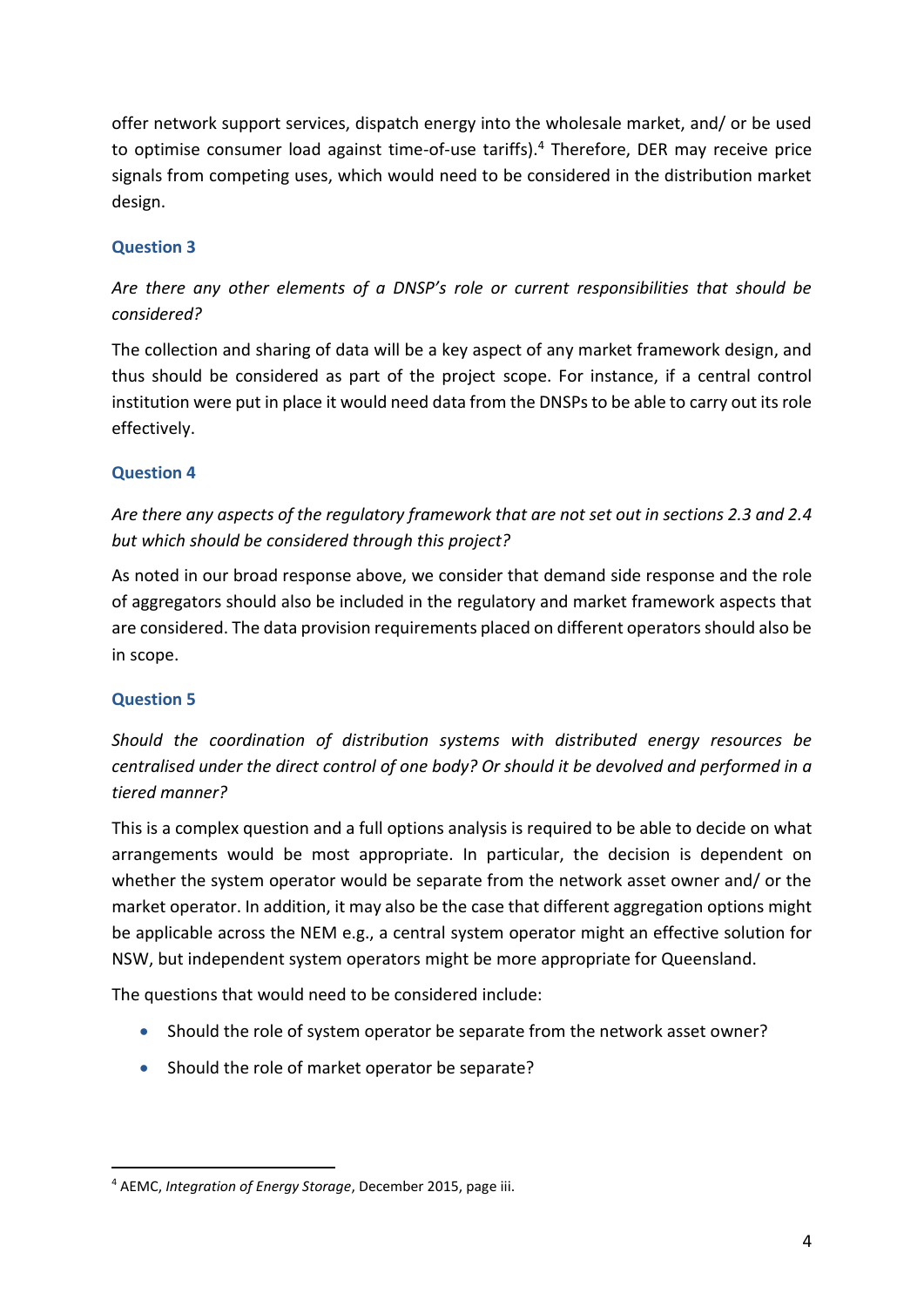- Are the challenges and opportunities sufficiently complex that they are best dealt with at the local level?
- How will distribution system operators' price signals be reconciled with wholesale (transmission level) market signals?
- Can a single central system operator be incentivised to meet customers' needs?
- Would there be a single market operator, that provided localised markets, or separate market operators feeding information to each other?
- What transaction and other costs, and efficiencies or inefficiencies are created from the different arrangements?

### **Question 6**

*Do stakeholders agree with the Commission's framework and these principles of good market design? Is there anything that the Commission has missed, or is unnecessary?*

We broadly agree with the AEMC's market design principles; however, more details on the framework for assessing the opportunities and challenges (presumably including those listed in Section 4.9) from increased DER is required. The section, as currently set out by the AEMC, focuses solely on the assessment of the market design.

Separately we have the following points:

- In our view the principles of 'promoting price signals' and 'simplicity and transparency' mean that a separate principle of 'facilitating consumer choice' is not required. The two former principles would achieve the AEMC goal of promoting consumer choice.
- We strongly believe that Principle 2 should be '**Promote competition when it is in the long-term interests of consumers**', not 'where feasible'.
- We suggest that Principle 3 be expanded to include text along the lines of: the market design should allow for effective incentives to be placed on regulated businesses to deliver services customers value in an efficient way. This helps to evaluate market design options where it may be difficult to incentivise a natural monopoly, for example in a case where the business is 'asset light'.

We would also suggest that the 'facilitate effective consumer choice' principle does not explicitly promote innovation and efficiency. While this may be a by-product, it is not a necessary condition arising from this principle. Consumers may well choose to exercise their prerogative to 'do nothing'.

As an aside, it is important that stakeholders are made aware that New York has a fundamentally different regulatory structure from Australia, particularly that it allows for vertically integrated distribution operators. Therefore, while REV certainly provides useful concepts, its relevance to the NEM must be put in the context of the underlying regimes. Other jurisdictions, with regimes more closely aligned to Australia, are also considering the